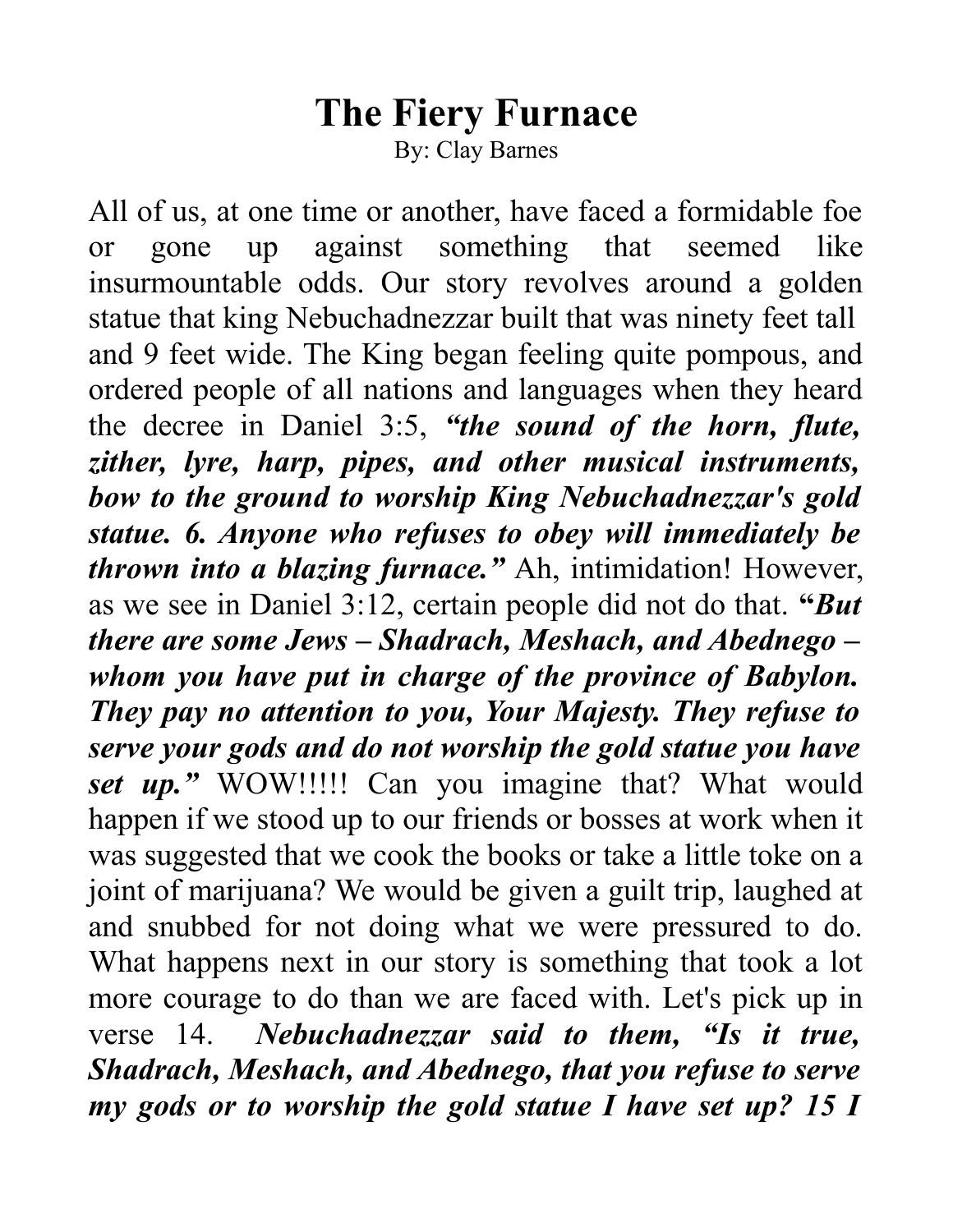*will give you one more chance to bow down and worship the statue I have made when you hear the sound of the musical instruments. But if you refuse, you will be thrown immediately into the blazing furnace. And then what god will be able to rescue you from my power?"* Well Nebuchadnezzar tries to brush it aside, and act like it's a mistake or they didn't understand so in verses 15-17. *I will give you one more chance to bow down and worship the statue I have made when you hear the sound of the musical instruments. But if you refuse, you will be thrown immediately into the blazing furnace. And then what god will be able to rescue you from my power?" Shadrach, Meshach, and Abednego replied, "O Nebuchadnezzar, we do not need to defend ourselves before you. 17 If we are thrown into the blazing furnace, the God whom we serve is able to save us. He will rescue us from your power, Your Majesty. 18 But even if he doesn't, we want to make it clear to you, Your Majesty, that we will never serve your gods or worship the gold statue you have set up."* WOW! Talk about living dangerously. Something tells me that their time is up since they have made the King furious, by not respecting his authority, and making him look bad in front of everybody. Or is it? Just when you think this story can't get any better, it does! Check out what happens next! Well by this point the King thinks he's about to get in a good dose of retaliation. He is shocked once more. Look what happens. Look at verses 24- 26. *But suddenly, Nebuchadnezzar jumped up in amazement and exclaimed to his advisers, "Didn't we tie up three men and throw them into the furnace?"*